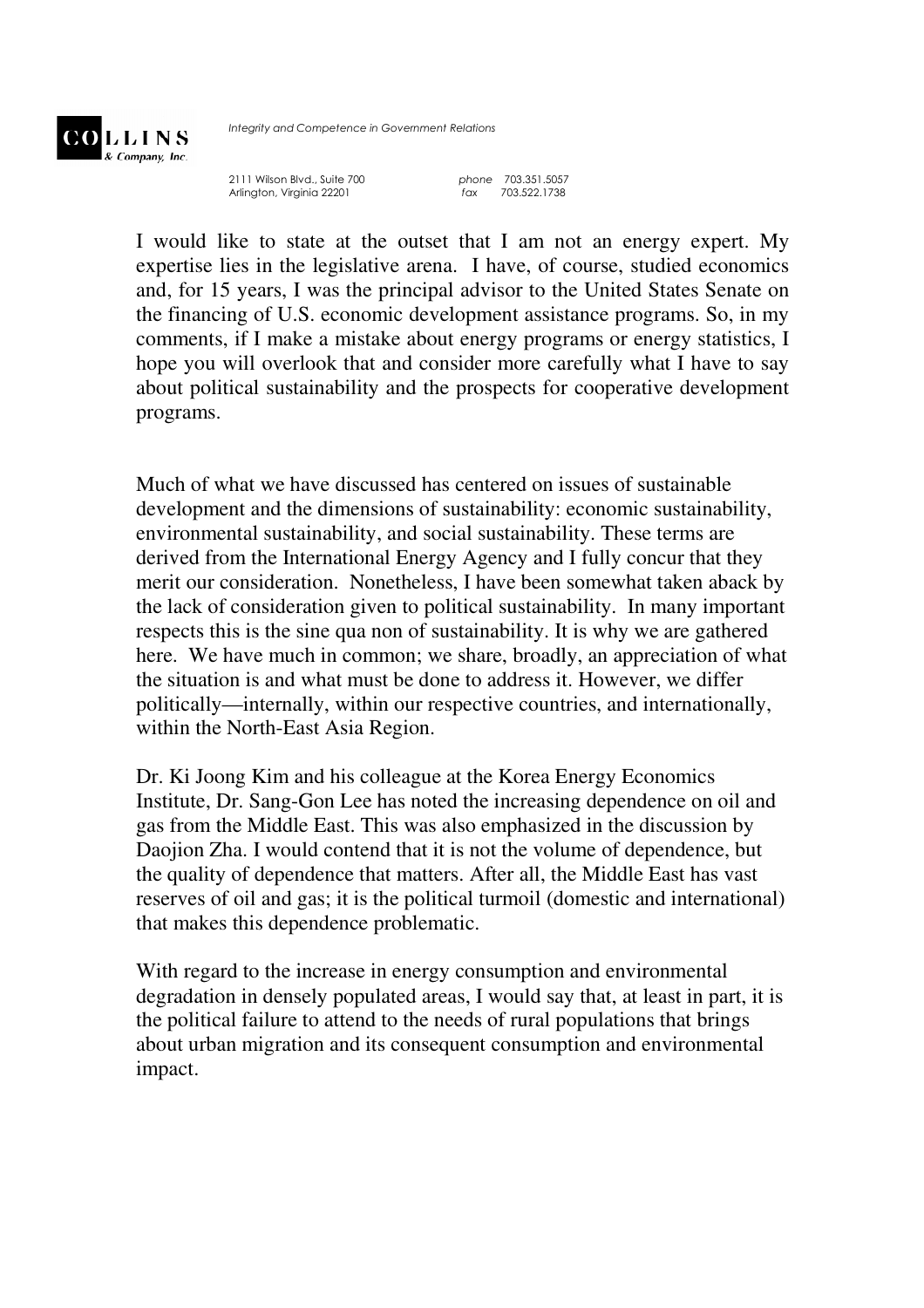The significance of the "wide disparity in the degree of economic development" is in large measure due to the widening gap between the "haves" and the "have nots," a gap that can only be closed by political decisions leading to a more equitable distribution of **future** gain. By that, I mean to say that it is impractical and impolitic to believe that the rich will surrender their wealth to the poor; however, it is possible that they can be convinced, through political means, that it might be wise to achieve a more equitable distribution of economic growth.

As for the "high capital costs of financing the huge energy infrastructure development," it is up to politicians to muster the political will and to advance politically sustainable arguments that would cause the body politic to consider the costs of **not** financing energy infrastructure development. Our sophisticated discussions of energy requirements and dimensions of sustainability will be to no avail unless they are presented in such a way as to enhance the enlightened self-interest of a politically motivated public.

Regional cooperation is required. However, geopolitical hurdles to such cooperation remain. In his presentation *China in Northeast Asia: the energysecurity nexus"* Dr. Zha Daojiong has presented a well informed review of Northeast Asia oil market conditions as well as the Chinese and Japanese responses to Russian energy strategies toward the Asia-Pacific Rim and he concludes that "China will have to work harder to convince both Russia and Japan that Chinese access to Russian oil and gas is in their interests as well. Geopolitical interests must be addressed and the formidable hurdles and obstacles to cooperation must be overcome. The challenge now before all three governments is to find the wisdom and utilize the competition as an opportunity for a three-way cooperation."

I enjoyed listening to Dr. Zha and thought that his penetrating analysis of China's strategy towards Russia and Central Asia was very revealing. The issues that he has surfaced are of great consequence to the future of energy cooperation in Northeast Asia. He is wise to call our attention to the underlying economic competition between Japan and China, and I would concur that this competition affords many opportunities for cooperative development and mutual economic enhancement.

 Finally, he directs our attention to the traditional bilateral relations and national security implications of competing energy requirements. His focus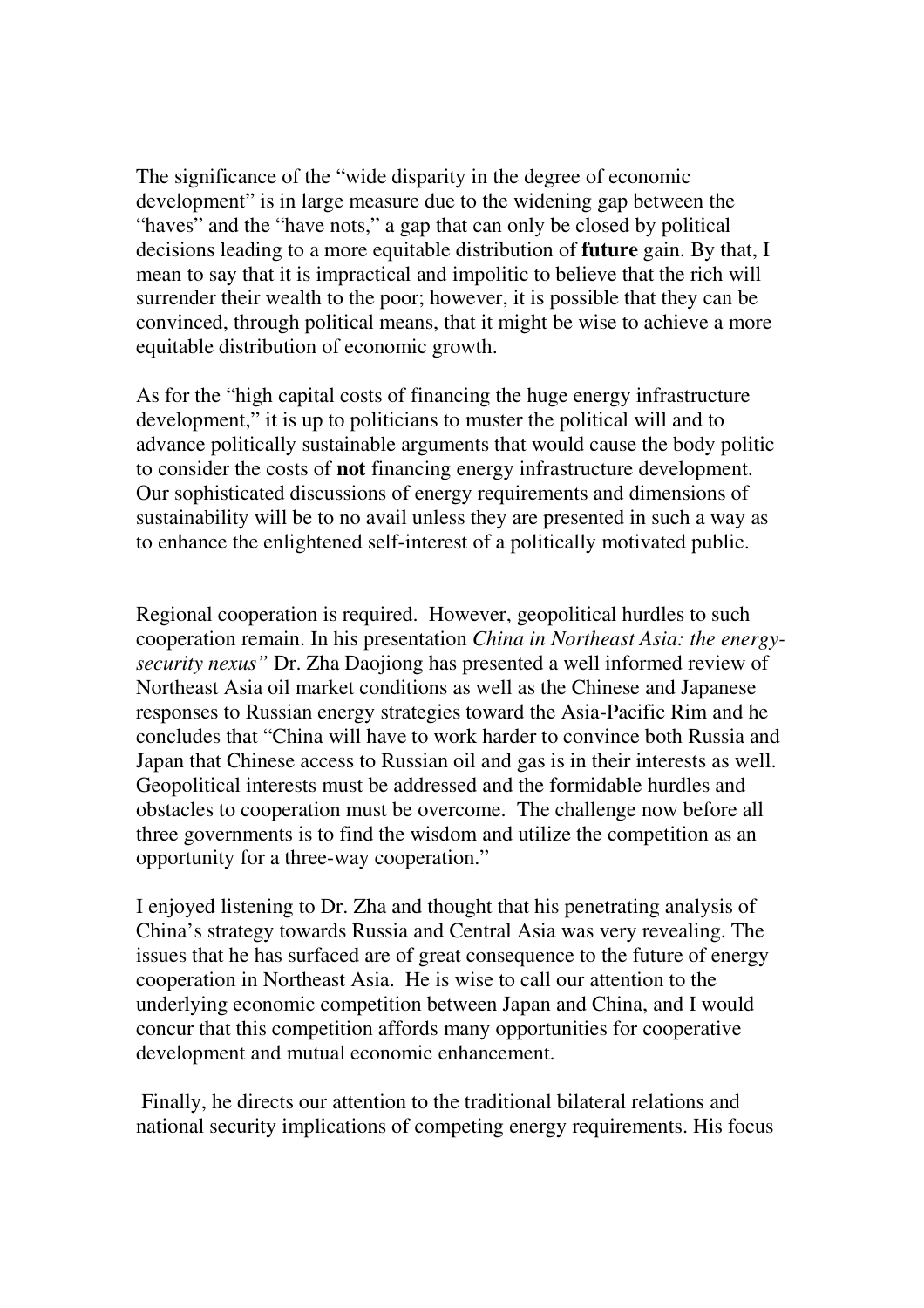is on the regional dimension, and that is important. In at least one respect, however, it seems to me that even a regional perspective is not broad enough.

Friends in the U.S. Government tell me that over the next decade a "greater Europe" will emerge as a distinct political entity that will challenge American primacy in economics and global politics. In achieving that end, Europe's energy consumption will increase dramatically. It, too, will have to break its dependence on Middle East oil. Some people in Washington believe that Europe will reach beyond the Urals to try to capture – figuratively, of course—Russian oil and natural gas. Eastbound pipelines may be running on empty as oil and gas is pumped to the West to fuel European engines of growth.

Thus, the geopolitical interests and national security implications of energy competition that Dr. Zha calls to our attention extend far beyond this region. Europe will be in your back yard, competing with you for scarce energy resources. Northeast Asia, therefore, soon must get its house in order. Time is not on your side. The necessities of regional cooperation and the imperatives of economic competition on a global scale must be recognized and the "geopolitical hurdles ahead" must be overcome -- not sometime, but in this time.

Mr. Robert Priddle, the former Executive Director, International Energy Agency has asked the question: "Does this particular grouping of countries have distinct interests in the energy field which warrant encouragement of the concept of an Asian energy community?" If the foregoing discussion of the gathering European challenge has any validity or truth to it, then I think the answer to Mr. Priddle's question is, "it better have."

We have heard it said that Japanese entry into the competition for Russian oil and gas pipelines caught the Chinese off guard. Consider this, Mr. Priddle has said, " Russia's main energy policy concern is to mobilize the necessary finance for investment in the energy sector." Well, the combined countries in the European Union have more capital to invest than the countries of Northeast Asia. A recent presentation in Tokyo by Dr. Charles Kupchan, a Senior Fellow at the Council on Foreign Relations and a professor at the prestigious Georgetown University in Washington, DC noted "the euro has been gaining ground steadily against the dollar. The euro has bumped the dollar from Central Europe. EU-Russian trade is now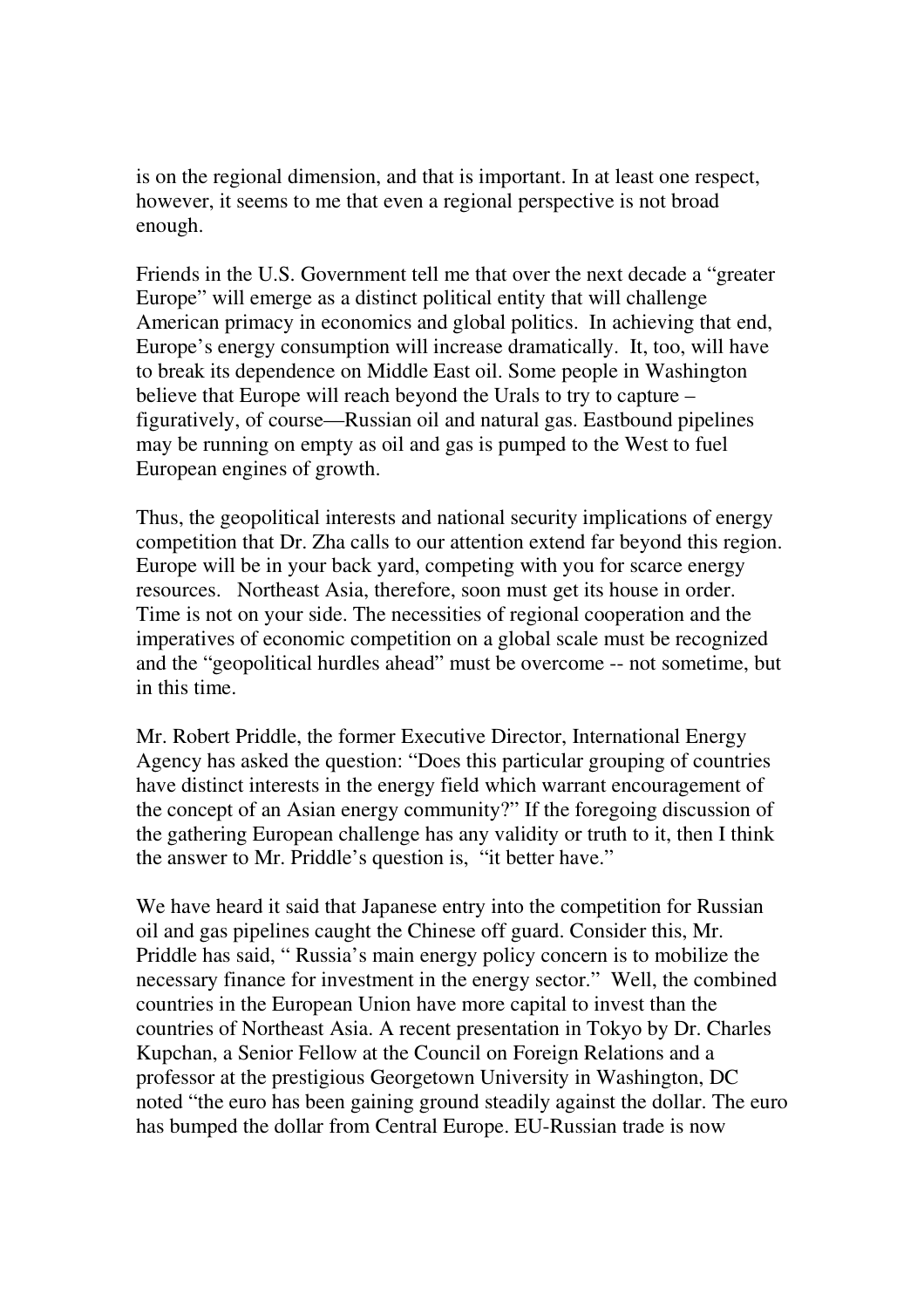denominated in euros…" Dr. Kupchan also notes that "Iraqi oil is denominated in euros." A "Greater Europe", as the EU expands into Central Europe may mean the Europe, not China, may see energy demand growth rising faster than most other regions and countries.

In the absence of the "fusion solution," the world's exploration for and development, allocation, and consumption of energy has been and will be characterized by competition. That the competition is not "unbridled" and is conducted with some restraint is due to the presence of overlapping trade, economic, and security interests that give a multi-dimensionality to international relations.

I may be dead wrong about the European energy economic challenge, but if vI am correct, the countries of Northeast Asia cannot act individually and alone—to compete, they must cooperate.

As Europe unifies and the United States becomes more and more enmeshed in specific trade agreements—first NAFTA, more recently, CAFTA, and soon to be negotiated, the Andean free trade agreement—the countries of Northeast Asia will find it absolutely necessary to cooperate with one another and to form energy alliances that transcend the national security and geopolitical interests of the individual countries.

This does not mean that the interests of the individual countries will be subordinated to energy alliances. Nation states have a multiplicity of interests, some of which are peculiar to particular states. The challenge, therefore, is to establish a politically sustainable energy alliance that allows for and, indeed, encourages energy cooperation while, at the same time, allowing for accommodation of the particular interests that member counties have in other aspects of national security in such a way that the centrifugal forces do not accelerate and cause an explosive shattering of the alliance. Clearly, this takes a regional awareness and appreciation of an enlightened self-interest and the political will to achieve it. In this forum, and in the NEACPF and other multilateral organizations, we must always remember that process is no substitute for political will. There is no "political cook book" whose recipes can be followed. Process, without the "political chefs" to prepare the recipe, means that things will just simmer and the meal will never be prepared.